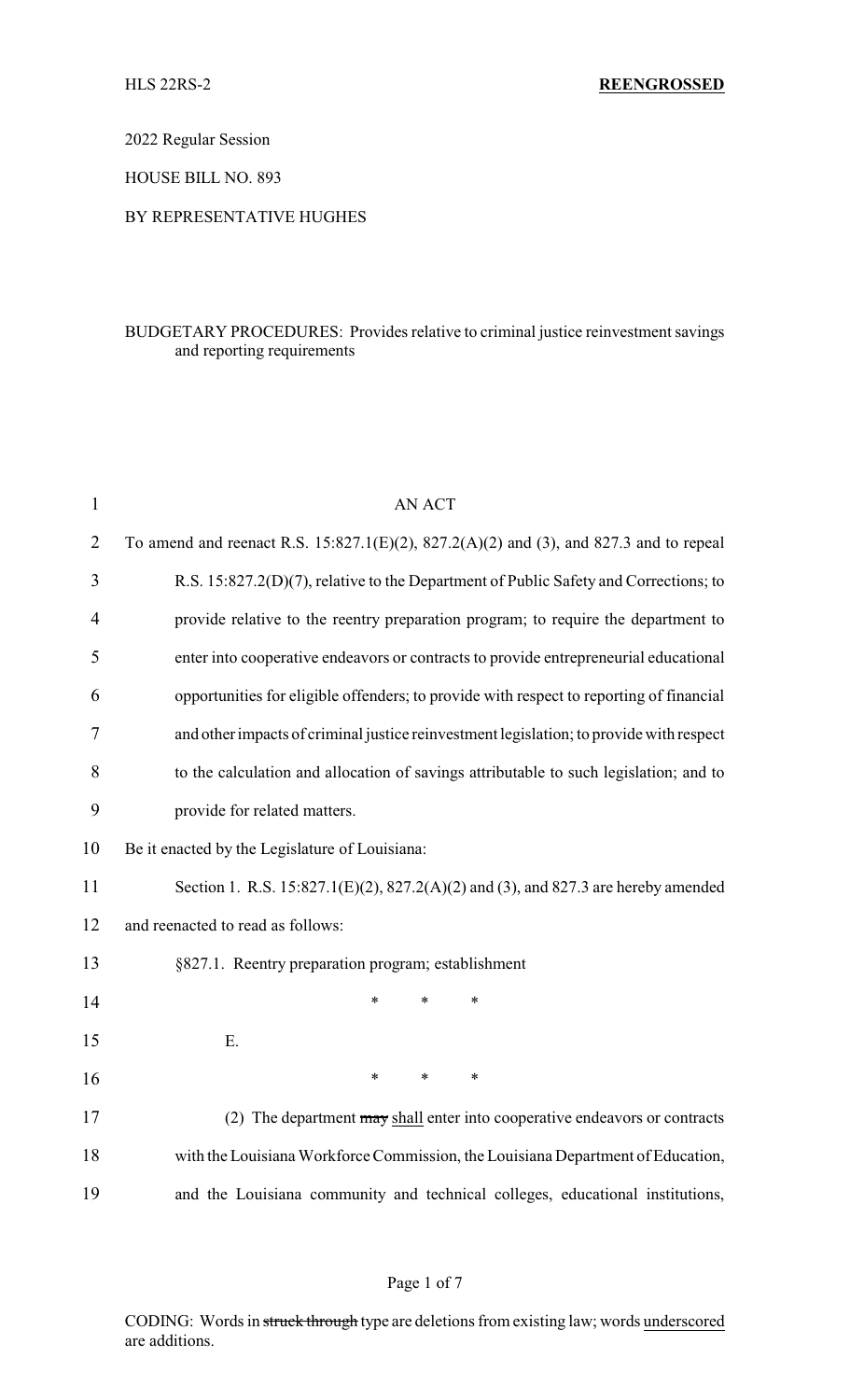| $\mathbf{1}$ | training facilities, and service providers to provide entrepreneurial educational            |
|--------------|----------------------------------------------------------------------------------------------|
| 2            | opportunities for eligible offenders.                                                        |
| 3            | *<br>$\ast$<br>∗                                                                             |
| 4            | §827.2. Data collection and reporting requirements; report to criminal justice               |
| 5            | committees                                                                                   |
| 6            | A.                                                                                           |
| 7            | *<br>$\ast$<br>∗                                                                             |
| 8            | (2) The department shall provide the information described in Subsection D                   |
| 9            | of this Section to the Joint Legislative Committee on the Budget and the                     |
| 10           | commissioner of administration by June 30, 2018, and shall provide updated                   |
| 11           | information annually thereafter submit a report to the House Committee on the                |
| 12           | Administration of Criminal Justice and the Senate Committee on Judiciary B no later          |
| 13           | than June thirtieth of each year. The report shall contain all information provided for      |
| 14           | in Subsection D of this Section.                                                             |
| 15           | (3) The department shall make the information described in Paragraphs                        |
| 16           | $(D)(1)$ through (6) of this Section annual report publicly available by June 30, 2018,      |
| 17           | and shall update the information annually thereafter June thirtieth each year.               |
| 18           | ∗<br>$\ast$<br>∗                                                                             |
| 19           | Savings attributable to criminal justice reforms; data collection and<br>§827.3.             |
| 20           | reporting requirements to the Joint Legislative Committee on the Budget                      |
| 21           | A.(1) At the end of each fiscal year, the Department of Public Safety and                    |
| 22           | Corrections shall <del>-provide to the commissioner of administration and to the Joint</del> |
| 23           | Legislative Committee on the Budget a statement of calculated calculate the annual           |
| 24           | savings realized as a result of reforms to the criminal justice system reinvestment          |
| 25           | legislation enacted in the 2017 Regular Session of the Legislature and thereafter. For       |
| 26           | Fiscal Year 2017-2018, seventy percent of the savings shall be deemed a bona fide            |
| 27           | obligation of the state and shall be allocated by the department according to                |
| 28           | Subsection B of this Section. For Fiscal Year 2018-2019 and each                             |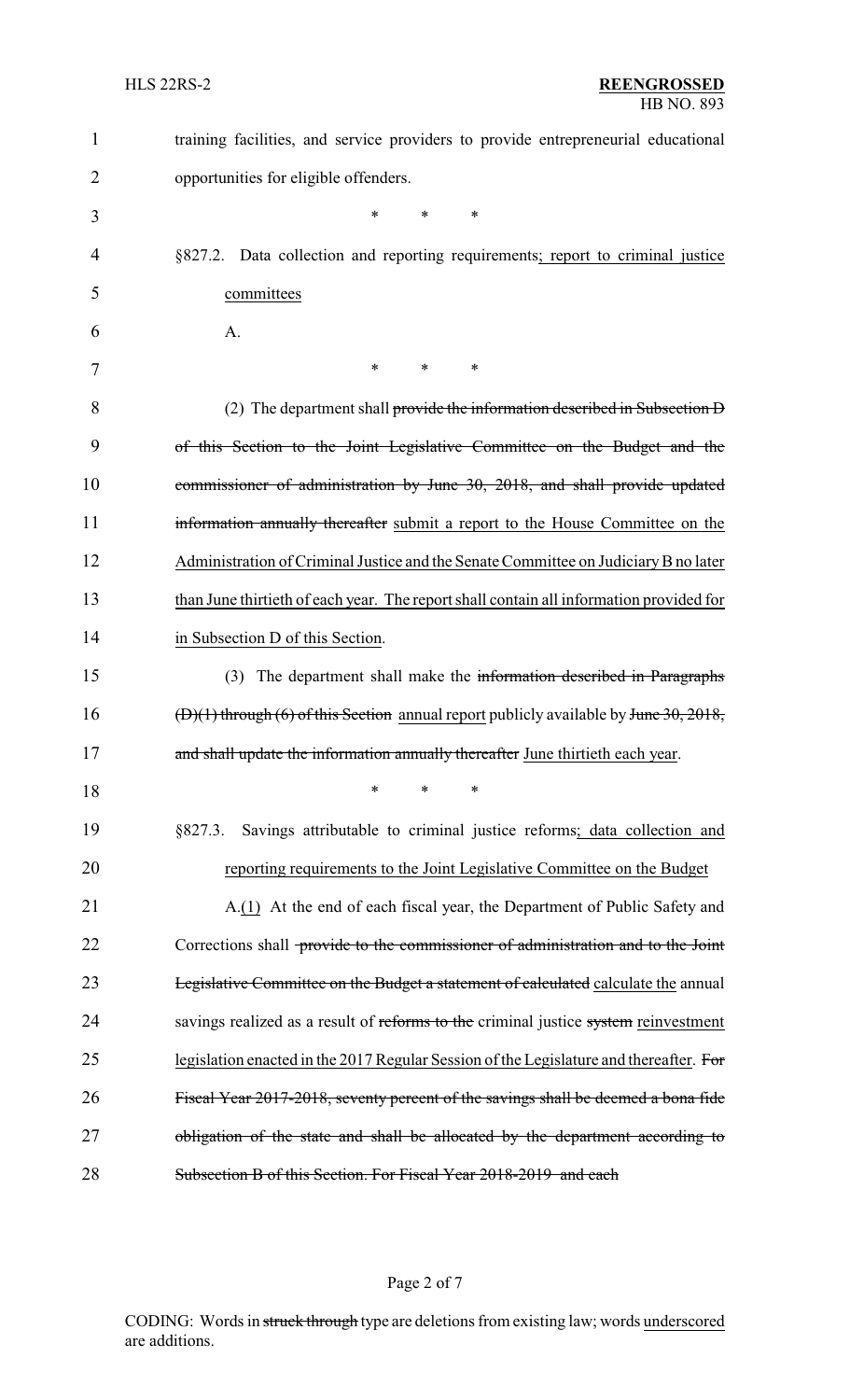| $\mathbf{1}$   | (2) Each fiscal year, thereafter, fifty percent of the annual savings shall be         |
|----------------|----------------------------------------------------------------------------------------|
| $\overline{2}$ | deemed a bona fide obligation of the state and shall be allocated by the department    |
| 3              | according to Subsection B of this Section and twenty percent of the annual savings     |
| 4              | shall be deemed a bona fide obligation of the state and shall be allocated by the      |
| 5              | department for juvenile justice initiatives and programs.                              |
| 6              | B. The amount deemed to be a bona fide obligation pursuant to the                      |
| 7              | provisions of Subsection A of this Section, except for the portion required to be      |
| 8              | allocated by the department for juvenile justice initiatives and programs, the annual  |
| 9              | savings shall be allocated as follows:                                                 |
| 10             | (1) Thirty (a) Fifteen percent shall be allocated to the Department of Public          |
| 11             | Safety and Corrections to award incentive grants to parishes, judicial districts, and  |
| 12             | nonprofit community partner organizations to expand evidence-backed prison             |
| 13             | alternatives and reduce admissions to the state prison system.                         |
| 14             | $\frac{2}{2}$ Twenty (b) Ten percent shall be allocated to the Louisiana Commission    |
| 15             | on Law Enforcement and the Administration of Criminal Justice to award                 |
| 16             | competitive grants for victim services, including but not limited to victim safety     |
| 17             | assessments and safety planning, trauma-informed treatment and services for victims    |
| 18             | and survivors, shelters and transitional housing for domestic violence victims and     |
| 19             | their children, batterers' intervention programming, and victim-focused education      |
| 20             | and training for justice system professionals.                                         |
| 21             | (3) The remainder shall be allocated to the Department of Public Safety and            |
| 22             | Corrections for targeted investments in reentry services, community supervision,       |
| 23             | educational and vocational programming, transitional work programs, and contracts      |
| 24             | with parish jails and other local facilities that house state inmates to incentivize   |
| 25             | expansion of recidivism reduction programming and treatment services.                  |
| 26             | (c) Forty-five percent shall be allocated to the Louisiana Community and               |
| 27             | Technical College System for targeted investments in educational and vocational        |
| 28             | training aimed at recidivism reduction programming for adult and juvenile offenders.   |
| 29             | Such funds shall be utilized in connection with any other available sources of federal |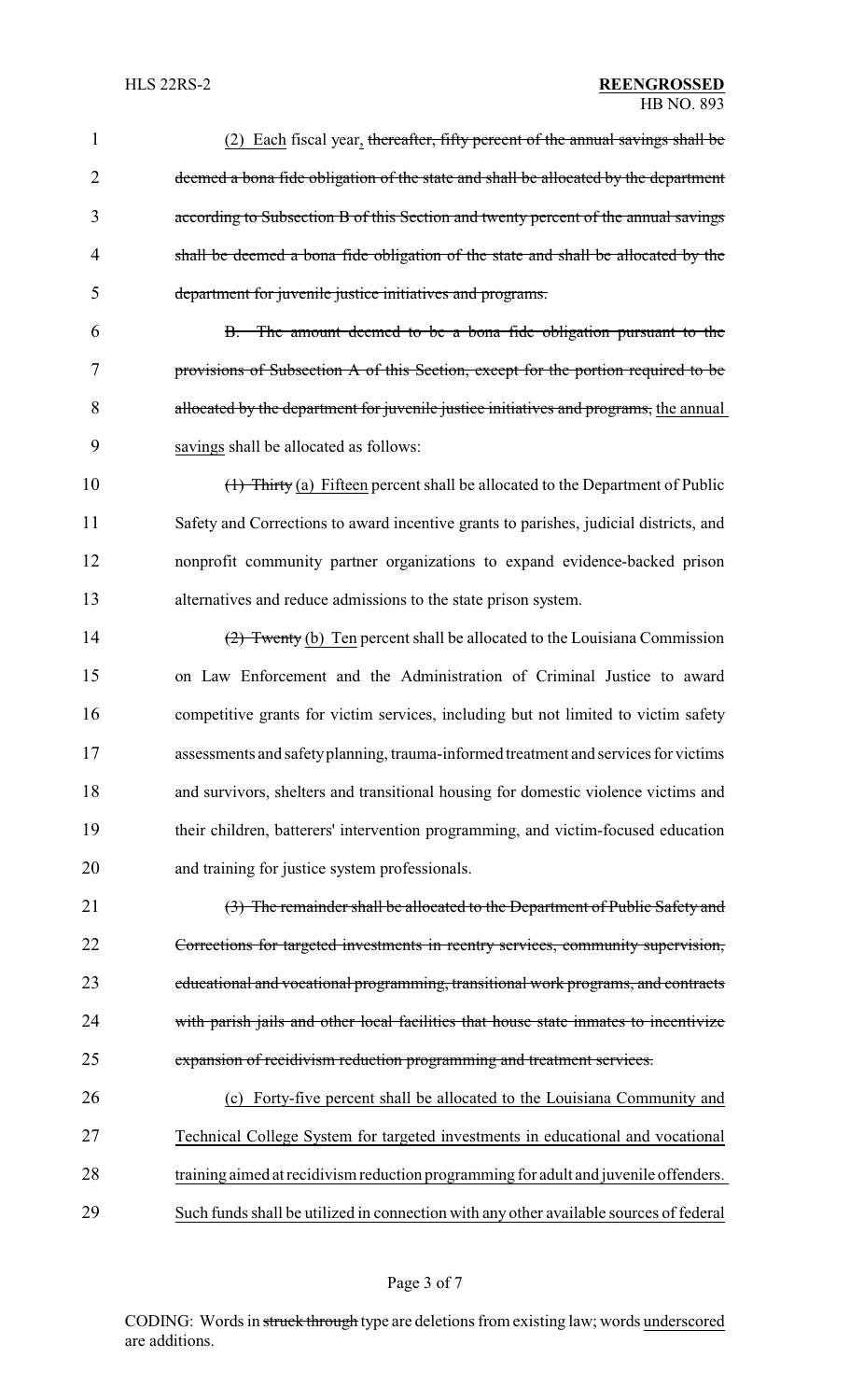| 1              | or state aid or training funds. The Louisiana Community and Technical College            |  |  |  |
|----------------|------------------------------------------------------------------------------------------|--|--|--|
| $\overline{2}$ | System shall provide a report to the legislature by December fifteenth of each year      |  |  |  |
| 3              | which shall include but not be limited to the following:                                 |  |  |  |
| 4              | (i) A detailed description of the number of people trained categorized by age,           |  |  |  |
| 5              | race, gender, and geographic region.                                                     |  |  |  |
| 6              | (ii) A detailed description of the credentials issued.                                   |  |  |  |
| 7              | (iii) The average expenditure per student trained.                                       |  |  |  |
| 8              | The percentage of the eligible population who participated in training.<br>(iv)          |  |  |  |
| 9              | (3) Amounts allocated each year pursuant to Paragraph (2) of this Subsection             |  |  |  |
| 10             | shall be deemed a bona fide obligation of the state.                                     |  |  |  |
| 11             | B.(1) The Department of Public Safety and Corrections shall submit a report              |  |  |  |
| 12             | regarding savings attributable to criminal justice reinvestment legislation to the Joint |  |  |  |
| 13             | Legislative Committee on the Budget in the month of July of each year.                   |  |  |  |
| 14             | The report shall include all of the following:<br>(2)                                    |  |  |  |
| 15             | The total annual savings and the calculation used to determine the<br>(a)                |  |  |  |
| 16             | savings pursuant to Subsection A of this Section.                                        |  |  |  |
| 17             | (b) The amounts allocated pursuant of this Section and a description of how              |  |  |  |
| 18             | the funds were used in the immediately preceding fiscal year and each prior fiscal       |  |  |  |
| 19             | year through Fiscal Year 2014-2015 and how the Department of Public Safety and           |  |  |  |
| 20             | Corrections plans to use the funds in the current fiscal year.                           |  |  |  |
| 21             | (c) A comparison of the number of individuals eligible for educational and               |  |  |  |
| 22             | vocational programming, the number of participants in educational and vocational         |  |  |  |
| 23             | programming, and the total amount expended on the programming from justice               |  |  |  |
| 24             | reinvestment funds and any additional sources of funds for the immediately               |  |  |  |
| 25             | preceding fiscal year and each prior fiscal year through Fiscal Year 2014-2015.          |  |  |  |
| 26             | (d) A comparison of recidivism rates for individuals receiving community-                |  |  |  |
| 27             | based services, individuals receiving educational and vocational programming, and        |  |  |  |
| 28             | individuals receiving a combination of community-based services and educational          |  |  |  |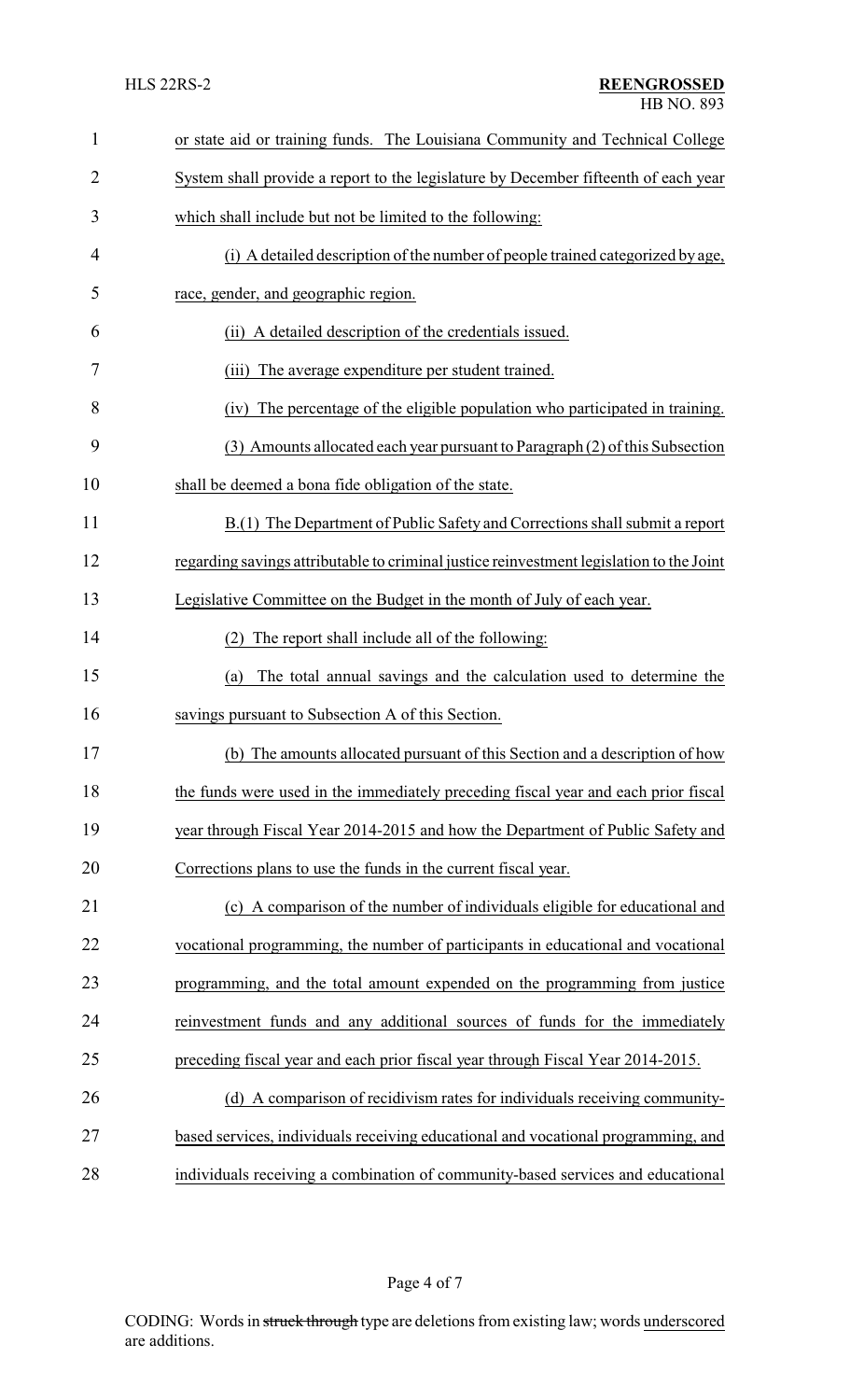| 1              | and vocational programming for the immediately preceding fiscal year and each           |  |  |
|----------------|-----------------------------------------------------------------------------------------|--|--|
| $\overline{2}$ | prior fiscal year through Fiscal Year 2014-2015.                                        |  |  |
| 3              | (e) A comparison of post-incarceration employment rates for individuals                 |  |  |
| 4              | who received educational and vocational programming for the immediately                 |  |  |
| 5              | preceding fiscal year and each prior fiscal year through Fiscal Year 2014-2015.         |  |  |
| 6              | The department shall provide information required pursuant to this<br>(3)               |  |  |
| 7              | Subsection for all offenders in state facilities, offenders sentenced to the Department |  |  |
| 8              | of Public Safety and Corrections who are in the custody of the sheriff or other local   |  |  |
| 9              | governing authority, and youth in the custody or under supervision of the Office of     |  |  |
| 10             | Juvenile Justice.                                                                       |  |  |
| 11             | Section 2. R.S. $15:827.2(D)(7)$ is hereby repealed in its entirety.                    |  |  |

### DIGEST

The digest printed below was prepared by House Legislative Services. It constitutes no part of the legislative instrument. The keyword, one-liner, abstract, and digest do not constitute part of the law or proof or indicia of legislative intent. [R.S. 1:13(B) and 24:177(E)]

| HB 893 Reengrossed | 2022 Regular Session | Hughes |
|--------------------|----------------------|--------|
|                    |                      |        |

**Abstract:** Requires certain reports by the Dept. of Public Safety and Corrections (DPS&C) relative to the impacts of criminal justice reform legislation and requires DPS&C to enter into cooperative endeavors or contracts for educational opportunities for certain offenders.

Present law authorizes DPS&C to enter into cooperative endeavors or contracts with the La. Workforce Commission, the La. Dept. of Education, and the La. community and technical colleges, educational institutions, training facilities, and service providers to provide entrepreneurial educational opportunities for eligible offenders.

Proposed law requires rather than authorizes DPS&C to enter into such cooperative endeavors or contracts.

Present law requires DPS&C, in conjunction with the La. Commission on Law Enforcement and Administration of Criminal Justice, to collect, track, analyze, forecast, and distribute data relative to prison admissions, sentencing, habitual offender sentencing, parole, community supervision, medical furlough, certified treatment and rehabilitation programs, workforce development programs, and cost savings and reinvestment. Proposed law retains present law.

Present law requires DPS&C to annually report to the Joint Legislative Committee on the Budget (JLCB) on the data it collects, including certain specific data analysis including information relative to the population of individuals on probation or parole, prison admissions, certified treatment and rehabilitation programs, workforce development, and reinvestment and savings.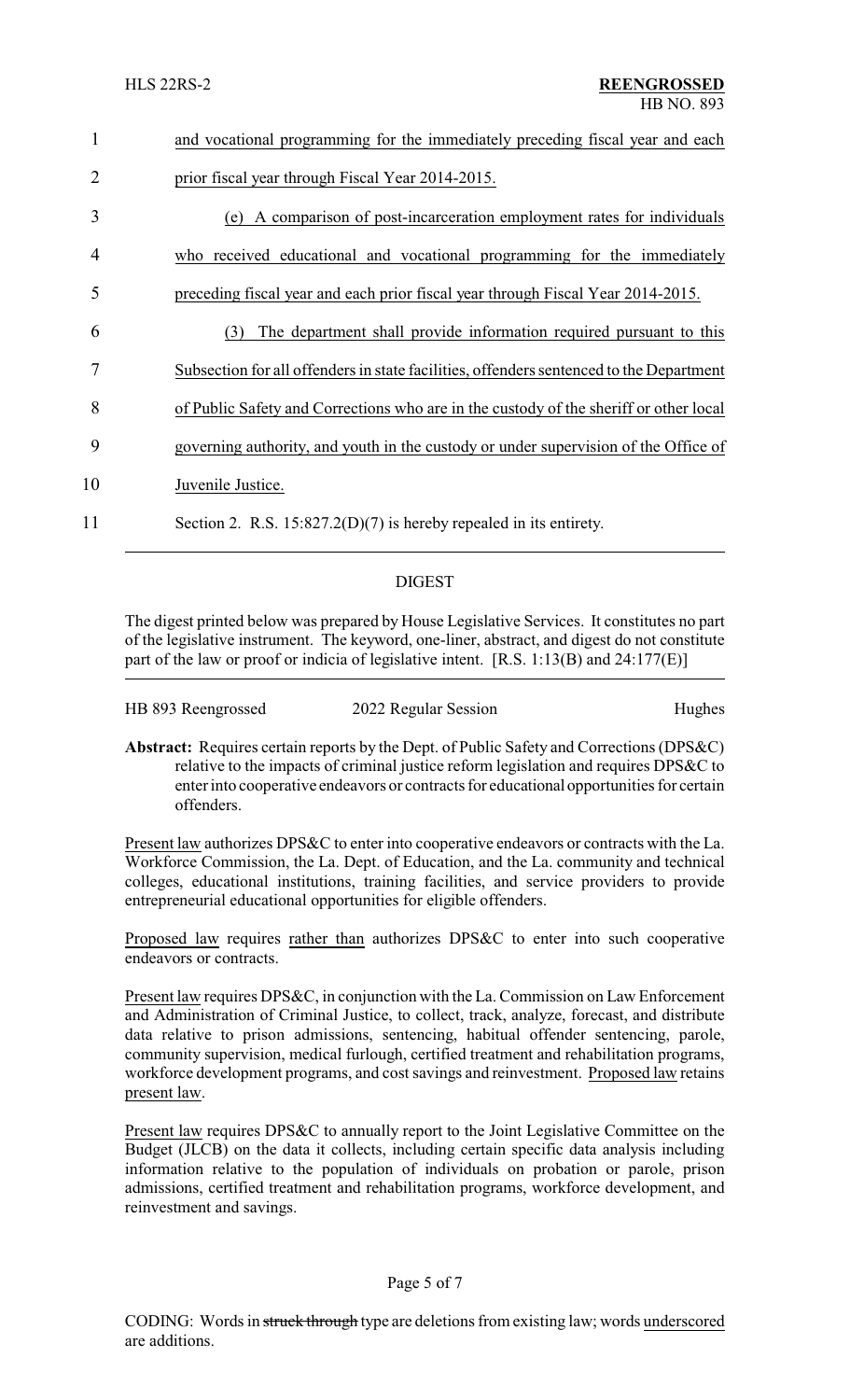Proposed law retains the requirements of present law to provide this specific information, but changes the entity to which DPS&C provides the information. Requires the analysis of reinvestment and savings data to be reported to JLCB in the month of July of each year. Establishes further requirements for this report to JLCB as detailed in proposed law. Requires the analysis of probation and parole populations, prison admissions, certified treatment and rehabilitation programs, and workforce development to be submitted to the House Committee on the Administration of Criminal Justice and the Senate Committee on Judiciary B no later than June 30th of each year.

With respect to the savings attributable to recent criminal justice reform legislation, present law requires DPS&C each year to provide to the commissioner of administration and JLCB a statement of calculated annual savings realized as a result of these reforms. Proposed law requires the report to be submitted solely to JLCB.

Present law deems 50% of the annual savings a bona fide obligation of the state and establishes the following allocation for that portion of the savings:

- $(1)$  30% of the 50% is allocated to DPS&C to award incentive grants to parishes, judicial districts, and nonprofit community partner organizations to expand evidence-backed prison alternatives and reduce admissions to the state prison system.
- (2) 20% of the 50% is allocated to the La. Commission on Law Enforcement and the Administration of Criminal Justice to award competitive grants for victim services.
- (3) 50% of the 50% is allocated to DPS&C for targeted investments in reentry services, community supervision, educational and vocational programming, transitional work programs, and contracts with parish jails and other local facilities that house state inmates to incentivize expansion ofrecidivism reduction programming and treatment services.

Present law deems an additional 20% of the total annual savings a bona fide obligation of the state and allocates the amount to DPS&C for juvenile justice initiatives and programs.

Proposed law retains present law but bases the percentage on the total amount of savings instead of the bonafide amounts as follows:

- (1) 15% to DPS&C to award incentive grants to parishes, judicial districts, and nonprofit community partner organizations to expand evidence-backed prison alternatives and reduce admissions to the state prison system.
- (2) 10% to the La. Commission on Law Enforcement and the Administration of Criminal Justice to award competitive grants for victim services.
- (3) 45% to the La. Community and Technical College System for targeted investments in educational and vocational training aimed at recidivism reduction programing for adult and juvenile offenders. Proposed law further requires the La. Community and Technical College System to report to the legislature by Dec. 15 of each year.

Proposed law retains the requirement of present law that 70% of the annual savings be deemed a bona fide obligation of the state.

As previously noted, proposed law requires DPS&C to submit a report each year to JLCB regarding the savings from criminal justice reform legislation. Proposed law requires the report to contain information on all offenders in state facilities, offenders sentenced to DPS&C who are in the custody of the sheriff or other local governing authority, and youth in the custody or under supervision of the office of juvenile justice for each of the following topics: